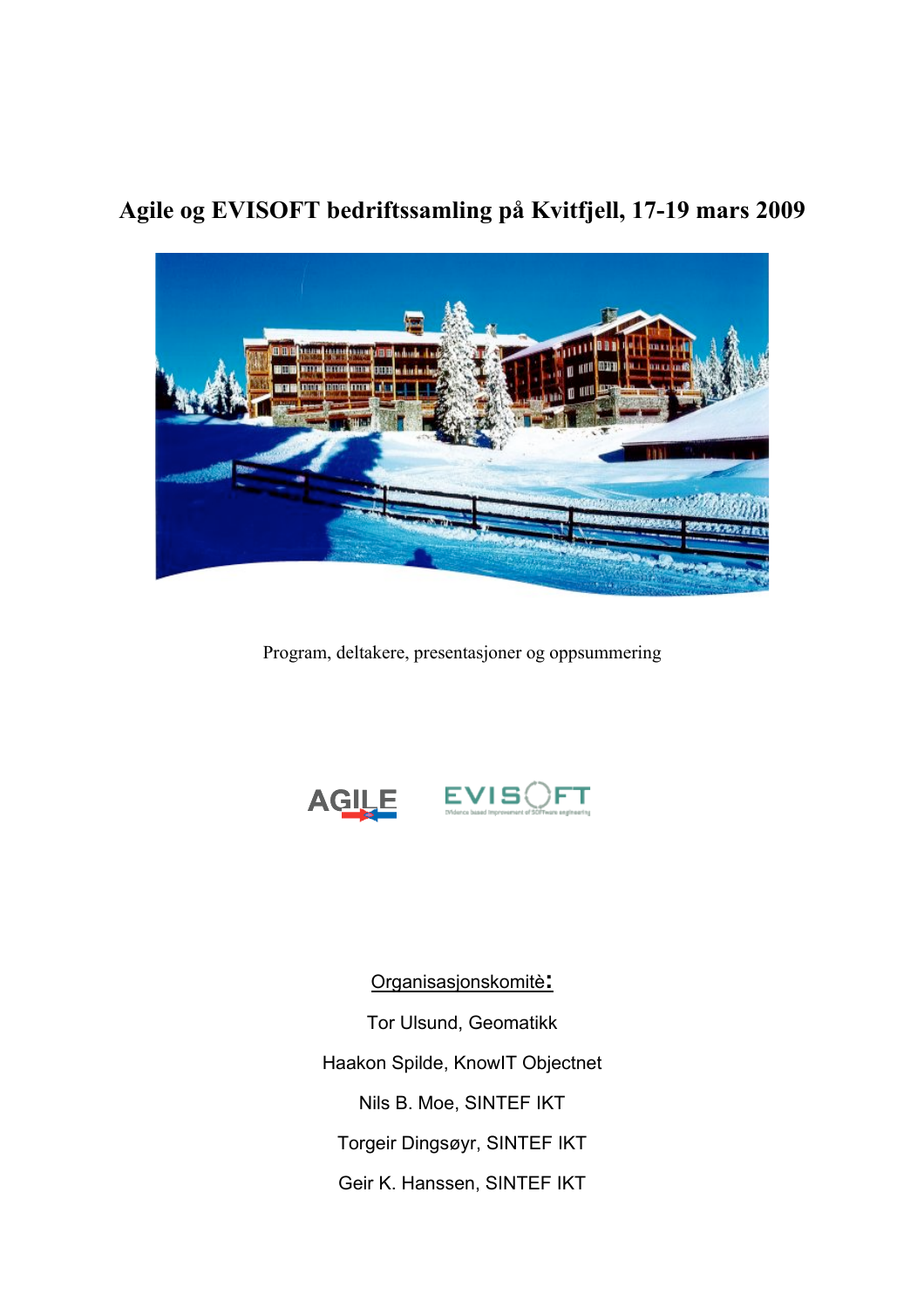### **Program**

#### **Tirsdag 17. mars** - middag 20.00

#### **Onsdag 18. mars**

- 0900 Fellessesjon
	- Kieran Conboy Method Tailoring. Findings from Tailoring XP - Current Practices and Problems
	- Brian Hanley Efficient self-organizing teams

Ben Hoskins – Test Driven Development

- Jan-Erik Sandberg Moving to enterprise Agile At the breaking point
- 1130 Lunsj
- 1230 Ski for de som vil
- 1600 Tre paralleller med lyntaler fra bedrifter, forskere og inviterte foredragsholdere. Tema er:
	- 1) Smidig produktutvikling i et organisasjonsperspektiv. Hvilken rolle har produkteier, hvordan skreddersy smidig utvikling til produktutvikling, hvordan planlegge releaser
	- 2) Smidig produktutvikling i prosjektperspektiv. Hvordan organisere support og vedlikehold, hvordan få til et selvstyrende team,
	- 3) Smidig testing
- 1900 Slutt
- 1930 Afterski/idemyldring på temaer til open space
- 2030 Middag

### **Torsdag 19. mars**

- 0900 Åpen diskusjon (open space technology)
- 1200 Lunsj
- 1300 1700 Ski/Workshop/open space/andre møter/avreise

Presentasjonene kan lastes ned fra www.sintef.no/evisoft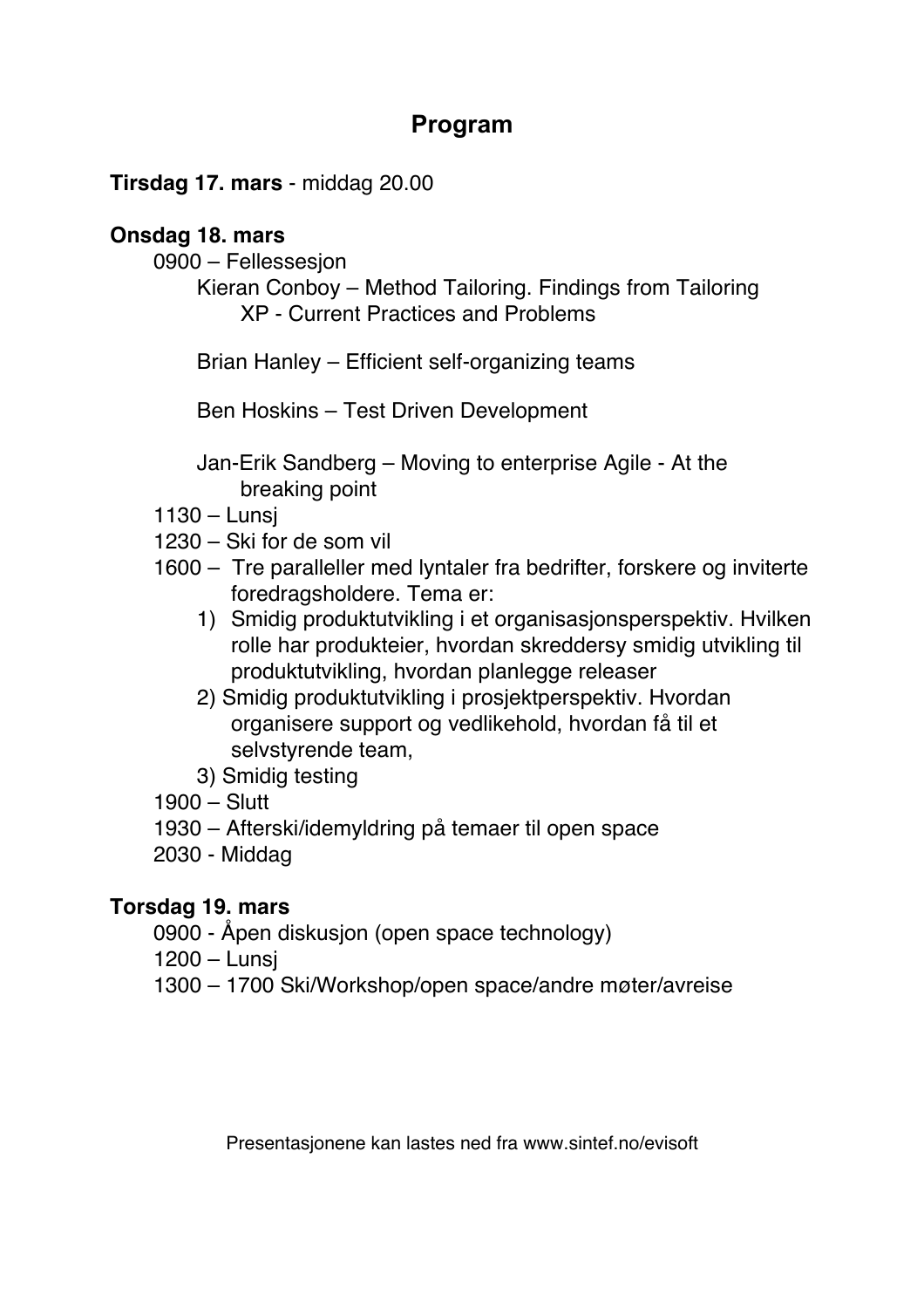# **Deltakere**

| Jan-Erik Sandberg       | Det Norske Veritas        |
|-------------------------|---------------------------|
| <b>Finn Prytz</b>       | <b>DNV Software</b>       |
| <b>Brian Hanly</b>      | Exoftware                 |
| <b>Ben Hoskins</b>      | Exoftware                 |
| <b>Tor Ulsund</b>       | Geomatikk                 |
| Magnus Grøtan           | Geomatikk                 |
| Torbjørn Meistad        | Geomatikk                 |
| <b>Haakon Spilde</b>    | Know IT Obejctnet         |
| <b>Anders Breivik</b>   | Know IT Objectnet         |
| <b>Arne Nylund</b>      | Kongsberg Spacetec        |
| Nils Jakob Villmones    | Kongsberg Spacetec        |
| Frank J. Øynes          | <b>Kongsberg Spacetec</b> |
| Børge Punsvik           | Kongsberg Spacetec        |
| <b>Jessica Hildrum</b>  | Programutvikling          |
| Nils Brede Moe          | <b>SINTEF</b>             |
| <b>Børge Haugset</b>    | <b>SINTEF</b>             |
| Geir Kjetil Hanssen     | <b>SINTEF</b>             |
| <b>Torgeir Dingsøyr</b> | <b>SINTEF</b>             |
| Emil Røyrvik            | <b>SINTEF</b>             |
| <b>Kieran Conboy</b>    | University of Galway      |

(Muligens ikke 100% siden vi hadde noen endringer i siste liten.)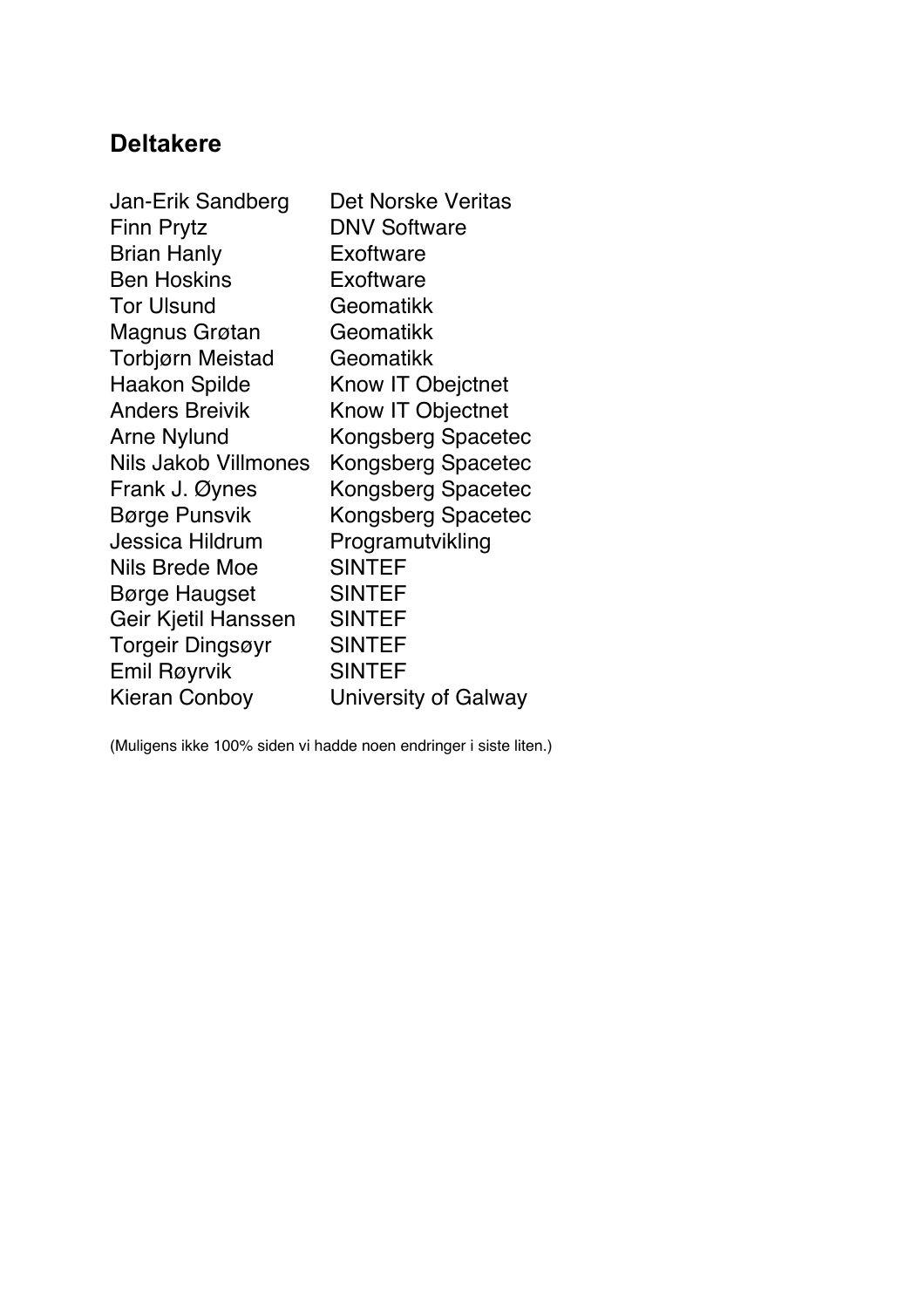### **Openspace-referater** *(fra de som har sendt inn)*

#### **What can we learn from research on agile development? Facilitator: Torgeir Dingsøyr**

Some studies have been conducted on agile software development methods, mainly on extreme programming. However, most of the studies to date are done on teams that have less than one year of experience with agile development.

Findings from the studies concentrate on introduction and adoption of agile methods, human and social aspects, perceptions of agile development, and comparative studies (traditional versus agile development).

Some of the comparative studies show productivity data for traditional and agile teams. Such data can be very misleading, a high number of lines of code produced per hour is not necessarily good. Comparative studies need to incorporate broader indicators of success, from quality of code to developer motivation. A central idea in agile development is iterations, and investigating the effect of releasing parts of the product to customers could be an interesting direction. Identifying other core aspects of agile development, and connecting to research in other fields can be ways of making more clear lessons from research that the software engineering industry could benefit from.

#### **Estimation Techniques Using Delphi. Facilitator: Ben Hoskins**

How to quickly expose risk and get team commitment to estimates through wisdom of crowds, blind ballot, high-low spreads and the median. a.k.a. "Try to guess the weight of my motorbike."

How are requirements specified by/with the customer? [This was more of a talk with topics wandering quite heavily, and this also means notetaking was close to impossible. If nothing else, the notes will serve as reminders for the attendees.]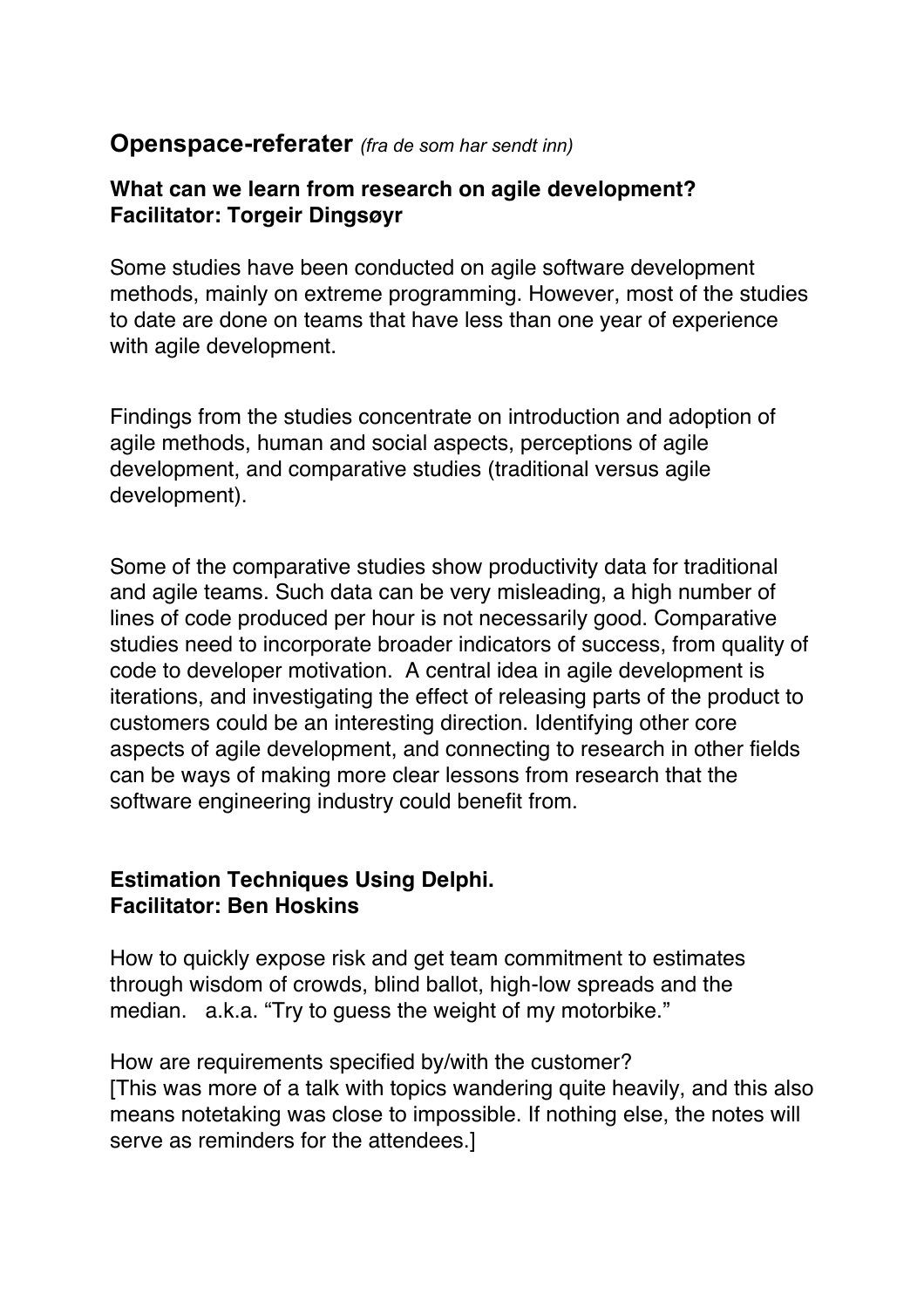#### **How are requirements specified by/with the customer? Attending: Spacetec, Geomatikk, Exoftware (after a while), SINTEF Facilitator: Børge Haugset**

Usually, both for Spacetec and Geomatikk, their customers arrive with quite rigorous requirement specifications.

Geomatikk had one project where the customer wrote user stories - that was a success.

According to Brian, customers \_actually\_ 'hate the huge spec' that is traditionally used. He claims it is still possible to do BDD in a rigorous (as in fixed scope/fixed cost) specification, you had to focus on internal values and be sure to answer the tender as acceptance tests. [We wandered into a talk on governmental contracts using fixed scope/cost, and the status of 'agile contracts' in Norway]

What are design documentation used for? Quite often very little. At Spacetec they had projects where new developers would og through the user manuals, tests, and other code. They skipped reading any design docs (IIRC they didn't have any?) Brian says, 'the code is the only part of the documentation that can't lie'

[On developers writing tests..] People (devs) are by nature lazy, and hence don't want to write tests. It is seen as extra work. One must in some way teach devs that they need to write their code to be able to hook up tests more easily.

Last item we talked about was Spacetec, which explained about a 'test and training' document to the customer. When the customer was done with the training, the system was also accepted. (I realize there are a lot of logic jumps lacking to get to this conclusion, but I added it in case it seems interesting for someone.)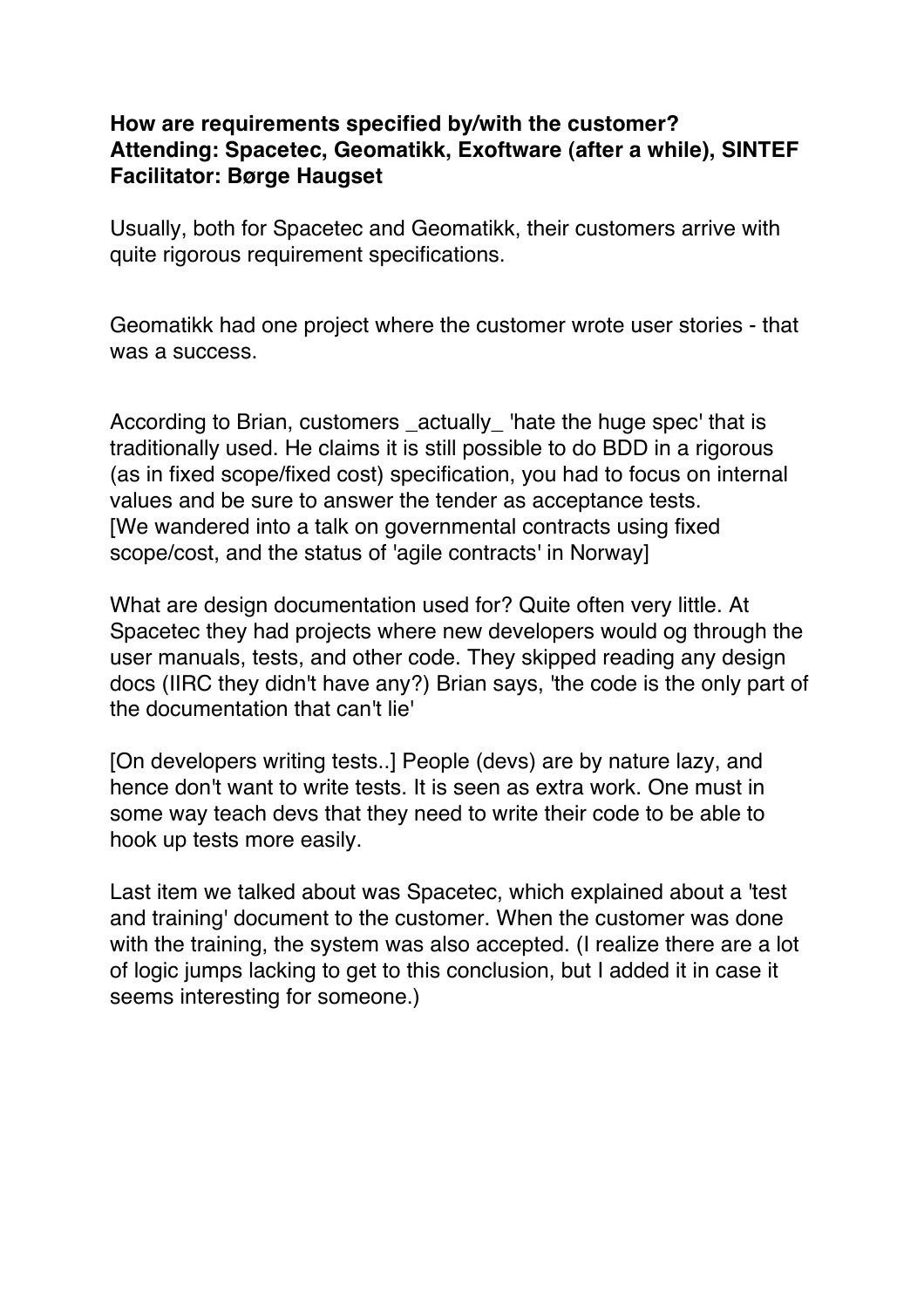#### **What barriers exist preventing the agile paradigm to be embraced beyond the software development community? Facilitator: Finn Prytz**

Agile thinking contrasts markedly with the traditional software development processes in omitting the requirements specification.

Purchases are unsettled with the absence of a specification and a plan as they are used to see. They are used to asking: "What will I get, when will I get it and at what price?" With agile, the answer will not be as expected.

We are up against a massive management and legal culture in engineering, construction and procurement in which the requirements specification is an essential reference basis for contracts and agreements. With the absence of a specification the customers tend to feel lured into a scheme, free to spend their money without any promise of what will come in return.

An explicit definition of the contract/agreement reference documentation to replace the requirements specification might be a clue to approaching the prevailing purchasing culture.

A scientific, quantitative demonstration of the advantages of agile with respect to ROI and risk management, which might have an impact on this culture, is not knowingly yet produced. In the meantime, we are given to argue that agile provides unprecedented project transparency and flexibility, and thereby a great risk management opportunity.